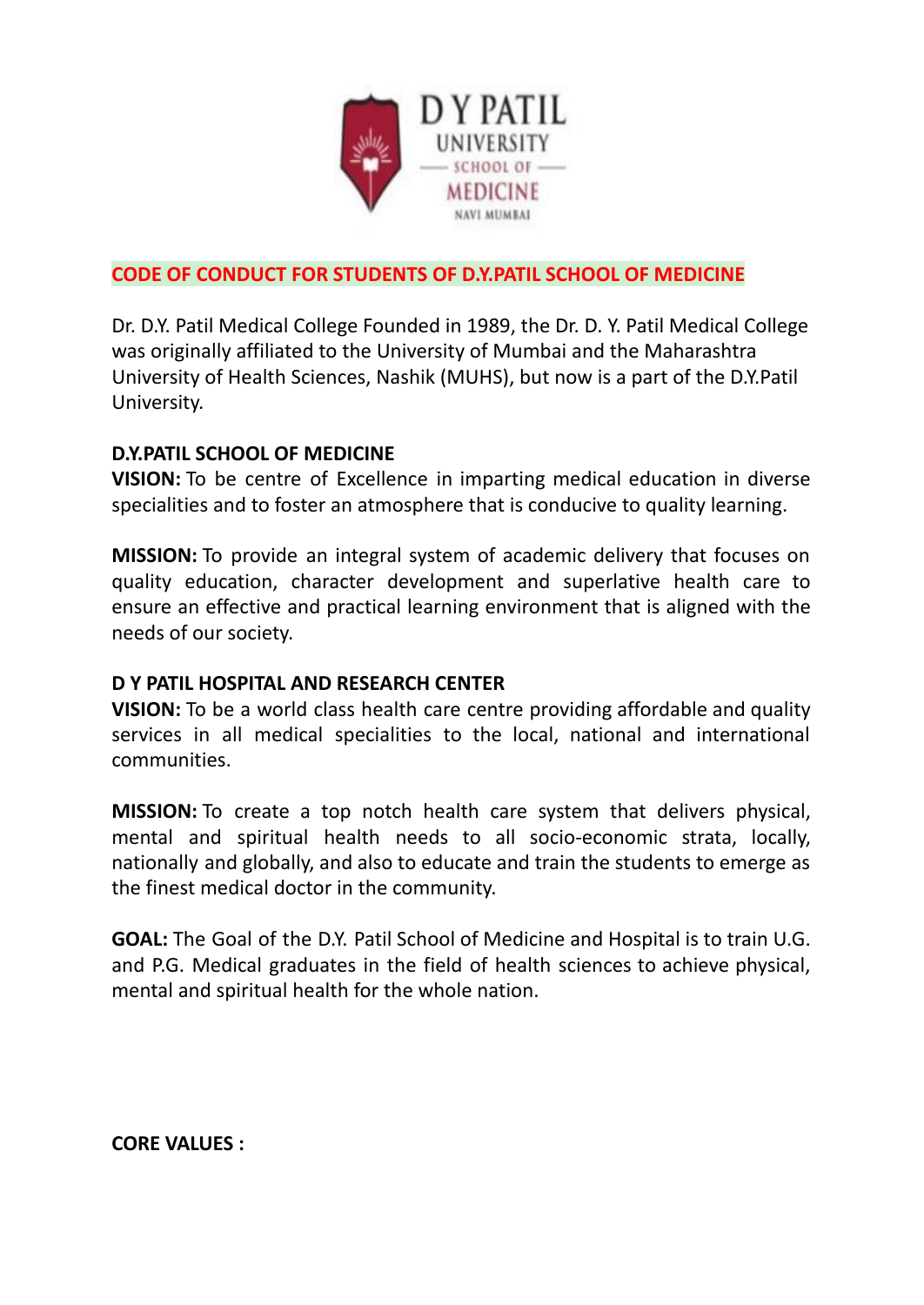

The School of Medicine will always:

-Treat all stakeholders with respect and dignity

- -Strive for excellence
- -Work as one team one vision
- -Demonstrate a proactive student first and student delight
- -Strive in building a spirit of trust with all stakeholders

The D.Y.Patil School of Medicine established in dedication to the people aims to impart Health Science Education, perform Scientific Research and provide quality health services.

It also aims to enable its students to acquire skills required for performing duties of a competent Medical Graduate.

Attendance at all organized academic and extracurricular activities is compulsory except for valid reasons like hospitalization/sick in quarters/duly sanctioned leave. All students will ensure that they are punctual at their places of duty.

Although a student must have a minimum of 75% attendance in order to be eligible for the University Examination as per Medical Council of India (MCI) Regulations, students are required to attend all classes except in case of the reasons detailed above.

Unethical and dishonest competition is unacceptable and unprofessional. Students must not obtain, receive, or use assistance during an examination of any kind from any source that is not authorized by faculty. This shall include, but not be limited to, the copying of answers from another student, communicating with another student in order to obtain such information, and using unauthorized notes or devices. Students must not submit a technical or written assignment that is not the work of the student. Students will adhere to rules established and made clear regarding the circumstances under which examinations of any kind will be performed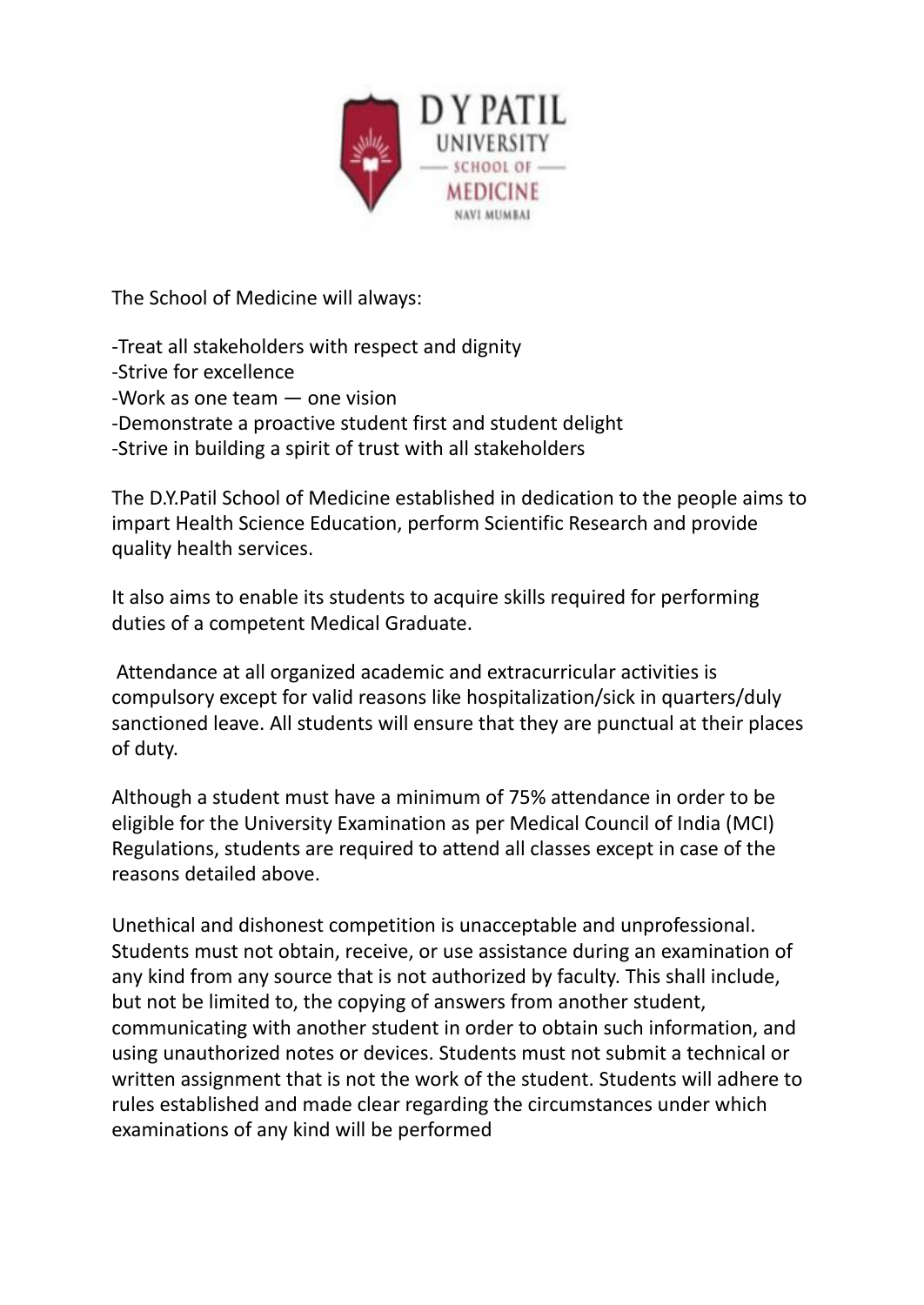

Students are not permitted to engage themselves in any activity of political nature or any party/union /organisation of any kind inside the premises of the college, the hospital or the campus.

No student is permitted to abuse, tease, manhandle or make physical assault on Faculty members, doctors, nursing staff , attenders, visitors , fellow students or any other person inside the college premises

Students are not permitted to participate in any type of strike or demonstration that would disrupt the functioning of the Medical college and hospital

No student is permitted to damage the college property of any kind or disrupt the learning and teaching activities of the college.

Use of alcohol/nicotine use at hostel or any place inside the college campus is strictly prohibited.

The consumption of any harmful, intoxicating, performance-enhancing and recreational drugs of any kind in the college is prohibited. The possession of any drug other than those prescribed by a medical practitioner, or available over the counter without prescription, is a serious violation of the law and any student found to be in possession of recreational drugs will be expeditiously reported to the Police by the College. In addition, the student will be liable for disciplinary action for bringing disrepute to the College.

Students are required to strictly follow the college dress code during the college hours inside the campus.

No student will be permitted to act against the rules and regulations mentioned in the Code of Conduct.

Any student found acting against these rules will be subjected to punishment. The Dean of the college will put forward the name of the student to the Disciplinary Committee to determine the nature of the punishment which may